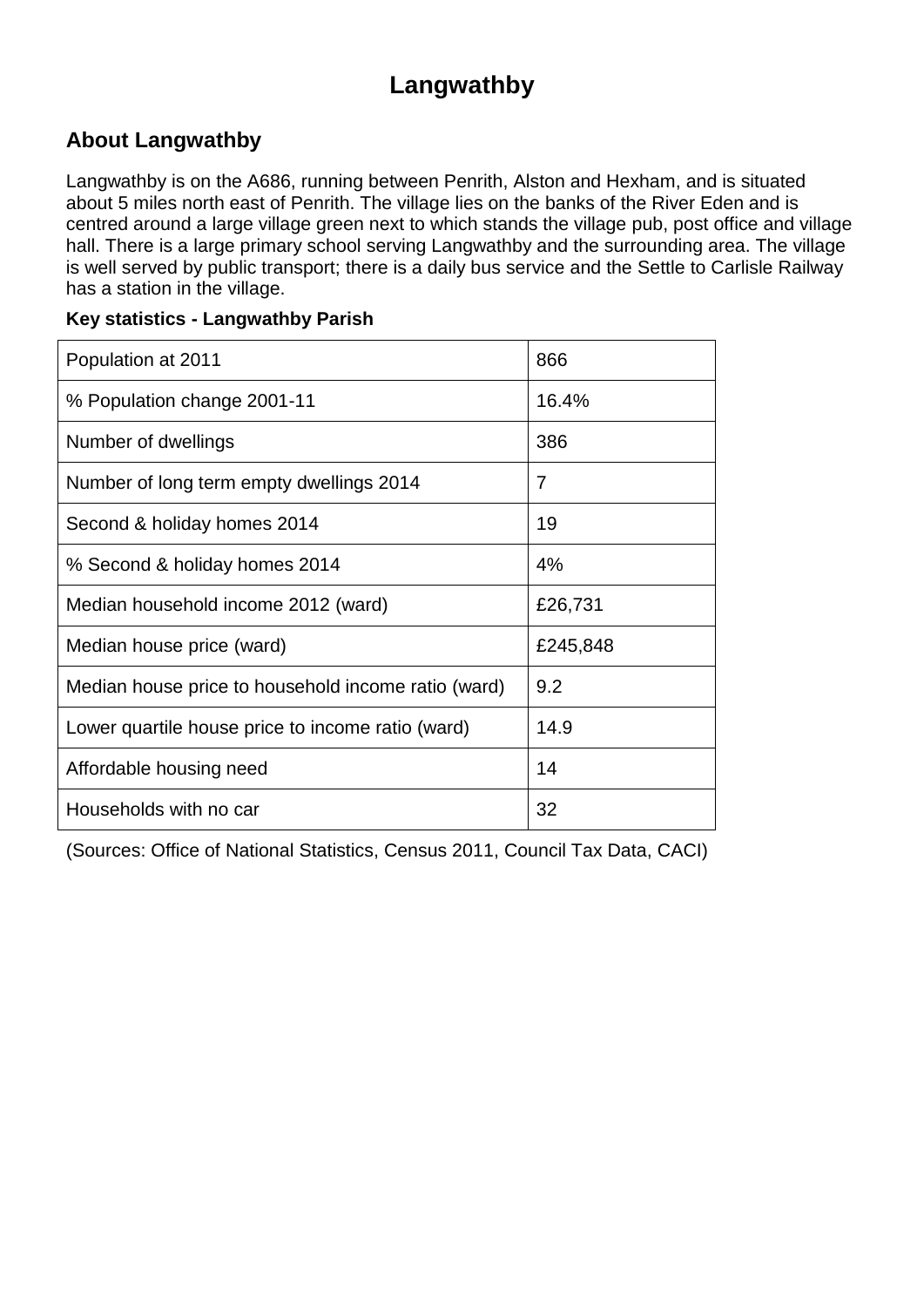#### **Map showing sites in Langwathby**

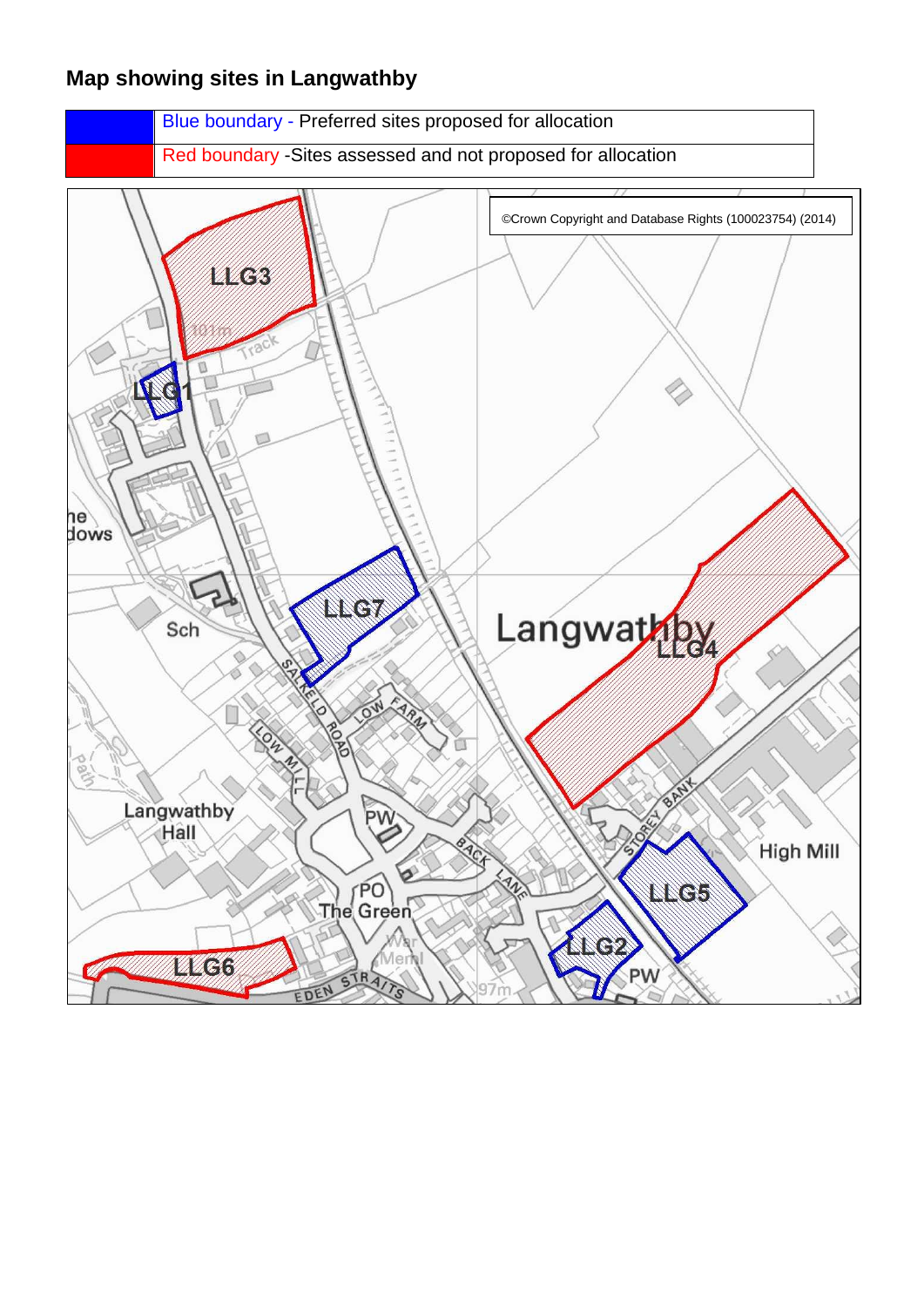#### **LLG1 - Meadow Court, Langwathby**



| <b>LLG1 - Meadow Court, Langwathby</b>    |                                                                                                                                                                                                                                                                                                                                                                                                                                                                                                |
|-------------------------------------------|------------------------------------------------------------------------------------------------------------------------------------------------------------------------------------------------------------------------------------------------------------------------------------------------------------------------------------------------------------------------------------------------------------------------------------------------------------------------------------------------|
| Is this site proposed for<br>development? | <b>Yes</b>                                                                                                                                                                                                                                                                                                                                                                                                                                                                                     |
| <b>Size</b>                               | 0.14 hectares                                                                                                                                                                                                                                                                                                                                                                                                                                                                                  |
| <b>Potential Number of Houses</b>         | 4                                                                                                                                                                                                                                                                                                                                                                                                                                                                                              |
| Brownfield?                               | No.                                                                                                                                                                                                                                                                                                                                                                                                                                                                                            |
| <b>Description</b>                        | The site is part developed for housing and the remaining<br>is greenfield site. The lower part of the site which is<br>currently undeveloped was illustrated as being a play<br>area for the housing during the 2005 planning<br>application (05/1026). The site is level; however it is<br>lower than the road level which could make access<br>directly from the road difficult. Although there is potential<br>to have access from Meadow Croft which is at a similar<br>level to the site. |
|                                           | There is no Public Right of Way on the site although<br>there appears to be a path which links the estate to the                                                                                                                                                                                                                                                                                                                                                                               |

 $\check{\mathrm{t}}$  to the rear to the road. There are hedgerows on the boundary of the site. An employment site is adjacent to the site which is in

commercial use as a garage. There is potential that the commercial use could impact on the site in the future although due to the existence of a dwelling located at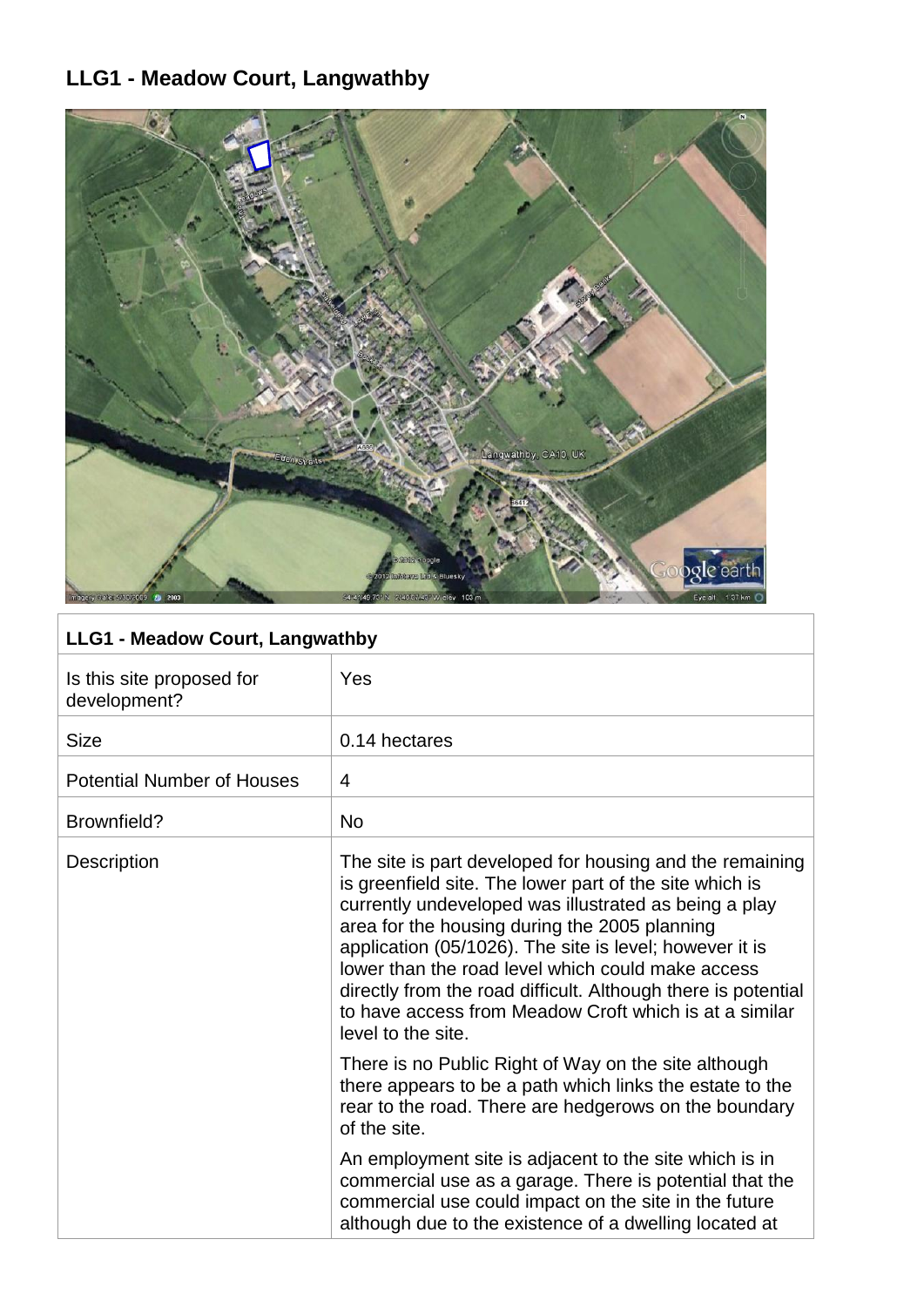| <b>LLG1 - Meadow Court, Langwathby</b> |                                                                                                                                                                                                                                                                                                                                                                                                                                                                                             |
|----------------------------------------|---------------------------------------------------------------------------------------------------------------------------------------------------------------------------------------------------------------------------------------------------------------------------------------------------------------------------------------------------------------------------------------------------------------------------------------------------------------------------------------------|
|                                        | the edge of the employment site provides a buffer area.<br>The character of the settlement in this location is a<br>linear form on the eastern side with estates on the<br>western side where the site is located. The development<br>of the site would respect the current form of the<br>settlement within this area.                                                                                                                                                                     |
|                                        | There is no planning history which relates to the road<br>side part of the site. However the previous applications<br>included the lower part of the site as play area to serve<br>the existing developed site.                                                                                                                                                                                                                                                                             |
|                                        | The total site has an area of 4807m2 with 2091m2 being<br>undeveloped of which 581m2 is allocated as the play<br>area for the existing site.                                                                                                                                                                                                                                                                                                                                                |
|                                        | Therefore 31% of the original site remains undeveloped.                                                                                                                                                                                                                                                                                                                                                                                                                                     |
| Is the site suitable?                  | The site was identified within the SHLAA which found<br>"suitable site for small scale development at the front of<br>the site."                                                                                                                                                                                                                                                                                                                                                            |
| Is the site available?                 | It is understood that there is an intention of the owner /<br>developer to bring the site forward. The site appears to<br>be utilised for grazing and therefore any agricultural<br>tenancies would need to be terminated to allow the site<br>to become available.                                                                                                                                                                                                                         |
| Is the site achievable?                | Currently unknown.                                                                                                                                                                                                                                                                                                                                                                                                                                                                          |
| When will the site be<br>developed?    | 2014-19                                                                                                                                                                                                                                                                                                                                                                                                                                                                                     |
| <b>Issues/Constraints</b>              | <b>Positive considerations</b><br>Allocated as housing land within the 1996 Eden<br>Local Plan.<br>Located within settlement.<br>$\bullet$<br>No topographical constraints.<br>$\bullet$<br>Site not within flood zones 2 or 3.<br>No Scheduled Ancient Monuments within 250m<br>of site.<br>No impact on the setting of nearest listed<br>buildings.<br>No environmental designations within 250m.<br><b>Issues to consider</b><br>Potential disturbance from adjacent commercial<br>site. |
| Public consultation response           | Four comments were received of which two were in<br>favour of the sites, one objecting as the site is unlikely to<br>offer any affordable housing. The neutral response<br>offers that there are no known constraints on the site.                                                                                                                                                                                                                                                          |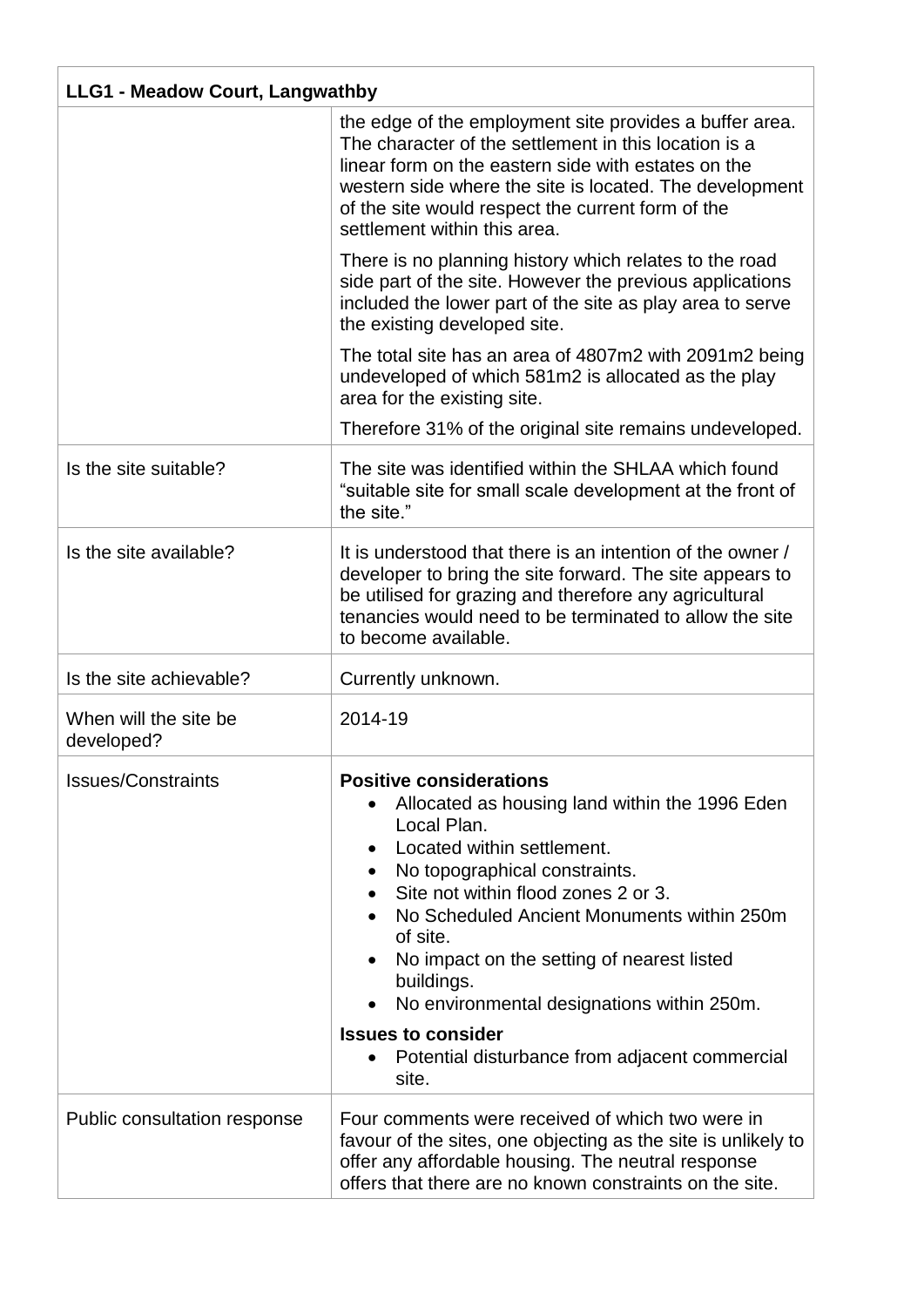| <b>LLG1 - Meadow Court, Langwathby</b> |                                                                                                                                            |
|----------------------------------------|--------------------------------------------------------------------------------------------------------------------------------------------|
| Source/Reason it is proposed           | The site is designated as housing land with the 1996<br>Local Plan.                                                                        |
|                                        | The site was included in the Issues and Options<br>consultation document and the 2013 'Housing:<br>Preferred Sites and Policies' document. |
|                                        | The site was identified within the SHLAA which found<br>"suitable site for small scale development at the front of<br>the site."           |

The site has a score of 81% with the higher the score the more preferable the site subject to overcoming issues raised.

#### **LLG2 - Townhead, Langwathby**



#### **LLG2 - Townhead, Langwathby**

| Is this site proposed for<br>development? | Yes                                                                                                                                                                                                     |
|-------------------------------------------|---------------------------------------------------------------------------------------------------------------------------------------------------------------------------------------------------------|
| <b>Size</b>                               | 0.43 hectares                                                                                                                                                                                           |
| <b>Potential Number of Houses</b>         | 13                                                                                                                                                                                                      |
| Brownfield?                               | <b>No</b>                                                                                                                                                                                               |
| <b>Description</b>                        | This is a greenfield site. It rises from the road level to the rear<br>of the site adjacent to the railway embankment. The site level<br>is higher than the neighbouring properties as these properties |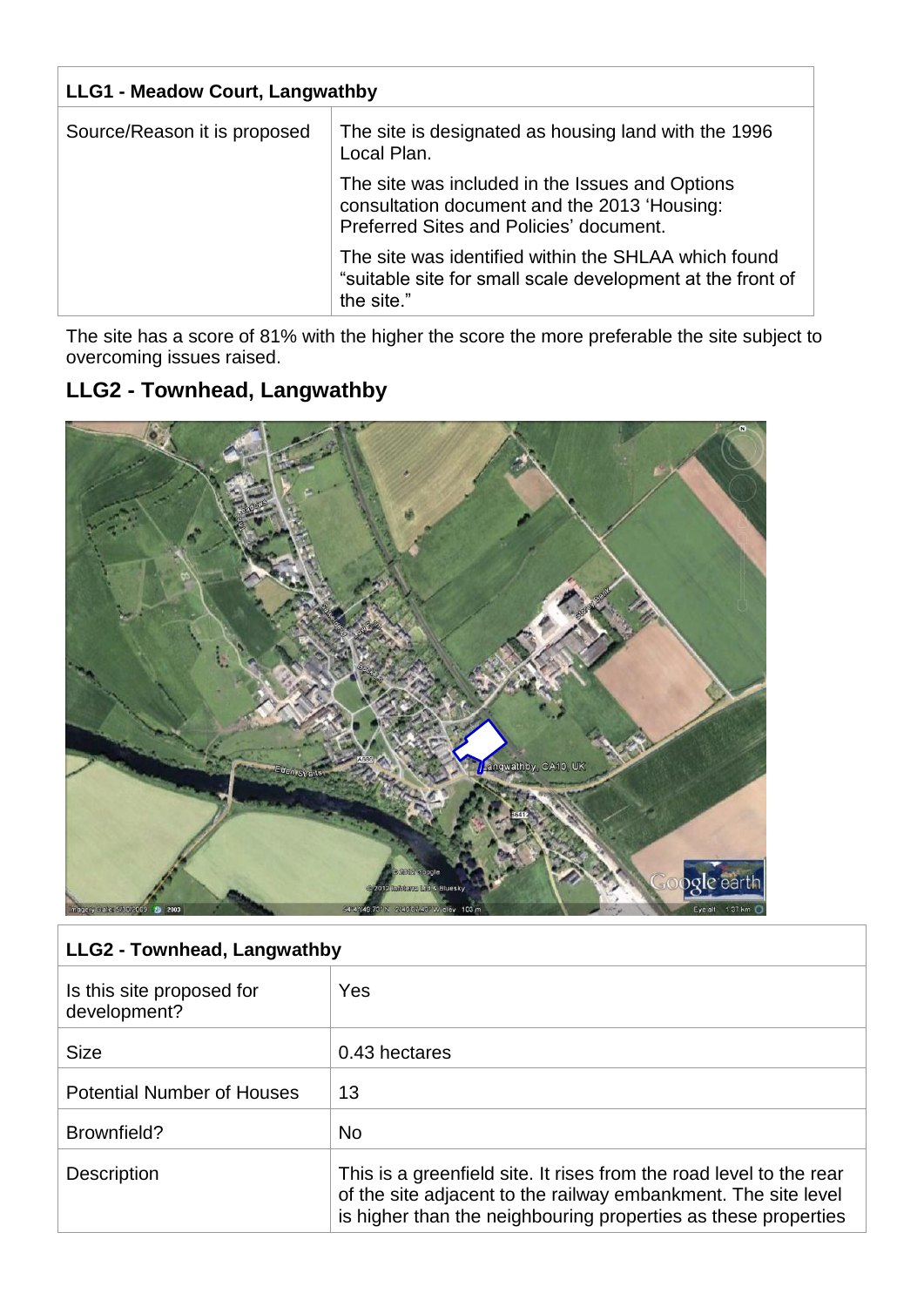| LLG2 - Townhead, Langwathby         |                                                                                                                                                                                                                                                                                                                                                                                          |
|-------------------------------------|------------------------------------------------------------------------------------------------------------------------------------------------------------------------------------------------------------------------------------------------------------------------------------------------------------------------------------------------------------------------------------------|
|                                     | are built into the ground utilising retaining walls. There are two<br>access points into the site, the first is from Back Lane and the<br>second is from the top road. The lower access is opposite a<br>working farm and has restricted visibility. The second is<br>between two properties into what appears to be a car park<br>area to a church hall.                                |
|                                     | There are hedgerows on the boundary of the site. The<br>neighbouring uses are residential. The character of the<br>settlement in this location is a densely defined area. The site<br>would not protrude into the open countryside with the rail line<br>delineating the edge of the settlement.                                                                                         |
| Is the site suitable?               | The site was identified within the SHLAA which found "suitable"<br>site well related to existing settlement subject to infrastructure<br>capacity information."                                                                                                                                                                                                                          |
| Is the site available?              | It is understood that there is an intention of the owner /<br>developer to bring the site forward. The site appears to be<br>utilised for grazing and therefore any agricultural tenancies<br>would need to be terminated to allow the site to become<br>available.                                                                                                                      |
| Is the site achievable?             | Currently unknown.                                                                                                                                                                                                                                                                                                                                                                       |
| When will the site be<br>developed? | 2014-19                                                                                                                                                                                                                                                                                                                                                                                  |
| <b>Issues/Constraints</b>           | <b>Positive considerations</b><br>Allocated as housing land within 1996 local plan.<br>Located within the settlement.<br>• Not within flood zones 2 or 3<br>No Scheduled Ancient Monuments within 250m.<br>No impact on settings of nearest listed buildings.<br>No environmental designations within 250m.<br><b>Issues to consider</b><br>Topographical issues may impede development. |
|                                     | Access issues to consider.                                                                                                                                                                                                                                                                                                                                                               |
| Public consultation response        | Five responses were received to the site of which three<br>objected and two were neutral. Objections were based on<br>access, impact on the amenity of existing properties and the<br>potential noise issues caused by the nearby Carlisle-Settle<br>railway.                                                                                                                            |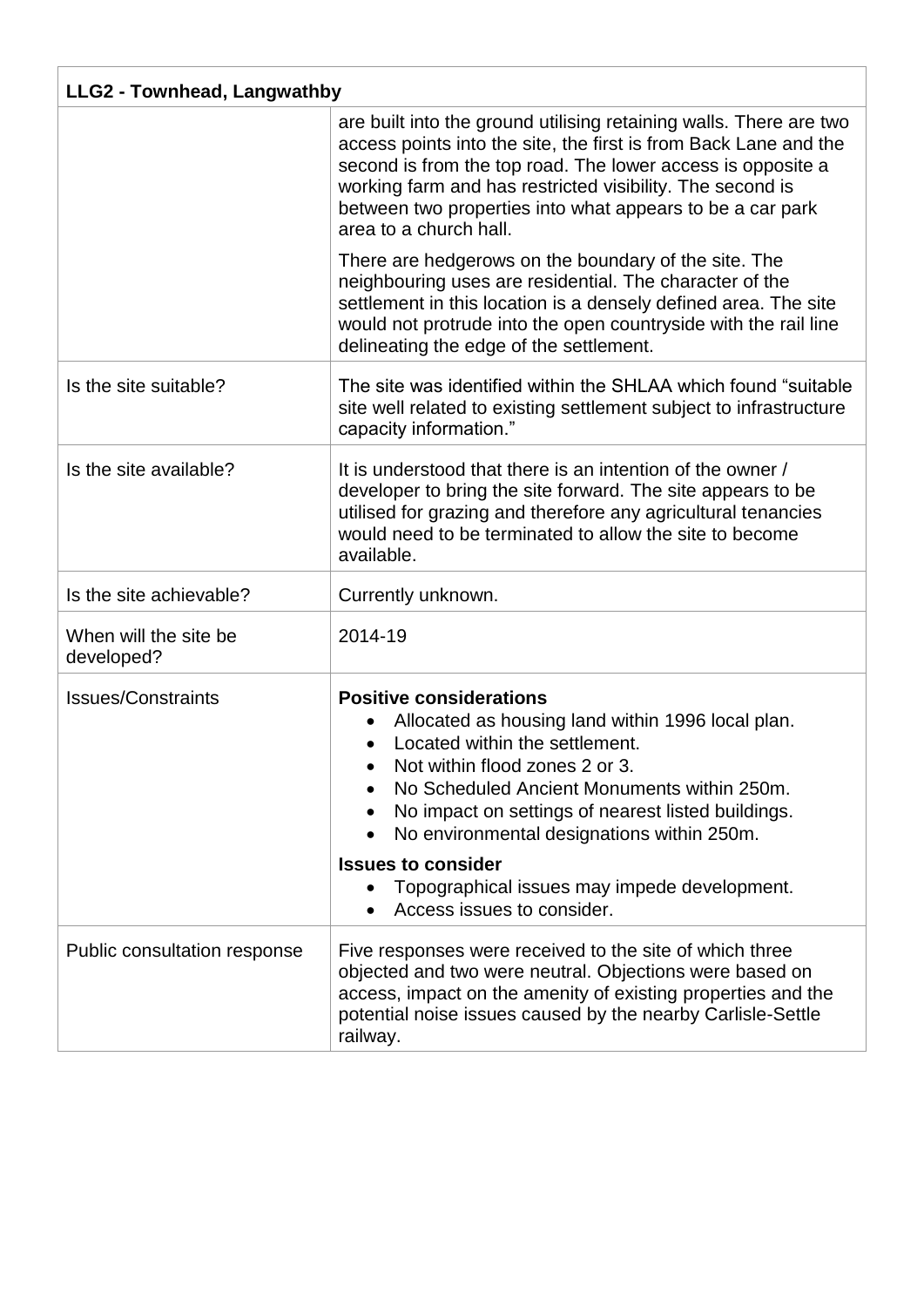| <b>LLG2 - Townhead, Langwathby</b> |                                                                                                                                                                 |  |
|------------------------------------|-----------------------------------------------------------------------------------------------------------------------------------------------------------------|--|
| Source/Reason it is proposed       | The site is designated as housing land within the 1996 Local<br>Plan.                                                                                           |  |
|                                    | The site was included in the Issues and Options consultation<br>document and the 2013 'Housing: Preferred Sites and Policies'<br>document.                      |  |
|                                    | The site was identified within the SHLAA which found "suitable"<br>site well related to existing settlement subject to infrastructure<br>capacity information." |  |

The site has a score of 76% with the higher the score the more preferable the site subject to overcoming issues raised.

#### **LLG3 - Field adjacent Braeside, Langwathby**



#### **LLG3 - Field adjacent Braeside, Langwathby**

| Is this site proposed for<br>development? | <b>No</b>                                                                                                                                                                                        |
|-------------------------------------------|--------------------------------------------------------------------------------------------------------------------------------------------------------------------------------------------------|
| <b>Size</b>                               | 1.72 hectares                                                                                                                                                                                    |
| <b>Potential Number of Houses</b>         | 52                                                                                                                                                                                               |
| Brownfield?                               | <b>No</b>                                                                                                                                                                                        |
| <b>Description</b>                        | The site is a greenfield site. The site is relatively flat at the<br>front rising to the rear towards the railway line. There is an<br>existing access to the site which is located opposite the |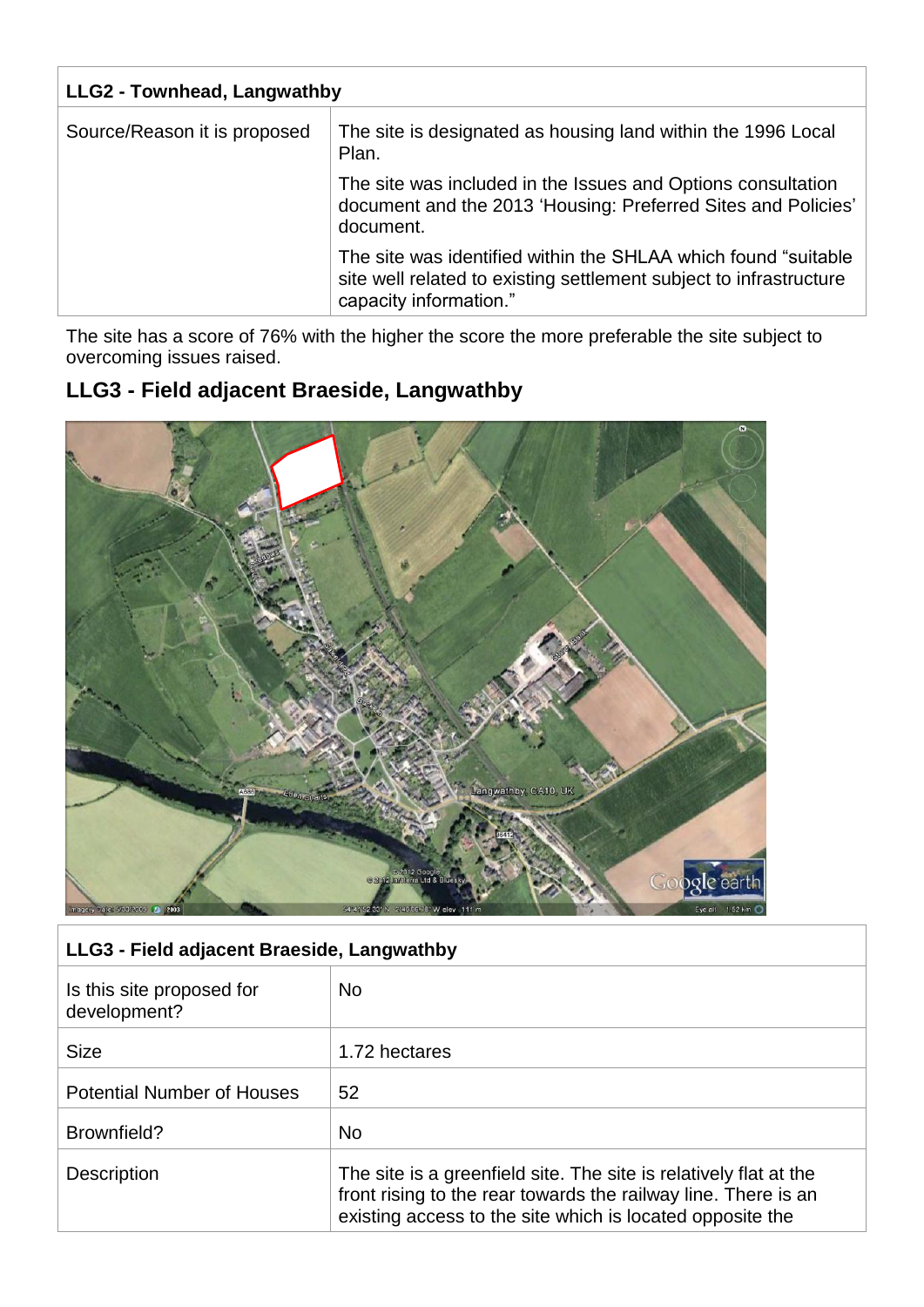| LLG3 - Field adjacent Braeside, Langwathby |                                                                                                                                                                                                                                                                                                                                                                                                                                                                                                                                                                                                                                               |  |
|--------------------------------------------|-----------------------------------------------------------------------------------------------------------------------------------------------------------------------------------------------------------------------------------------------------------------------------------------------------------------------------------------------------------------------------------------------------------------------------------------------------------------------------------------------------------------------------------------------------------------------------------------------------------------------------------------------|--|
|                                            | existing access to the employment site. Any alternative access<br>points would have to move along the frontage further out of the<br>village which could have a landscape impact.                                                                                                                                                                                                                                                                                                                                                                                                                                                             |  |
|                                            | There are hedgerows on the boundary of the site and a<br>number of trees within the hedgerows. Neighbouring uses<br>include the commercial site opposite, which has potential for<br>noise disturbance. The waste water treatment works could<br>also have odour potential. There are open fields to the north<br>and east. The character of the settlement in this location is a<br>linear form on the eastern side with estates on the western<br>side. The site would protrude into the open countryside. The<br>flat part of the front of the site could have potential but would<br>be minimal to ensure no adverse impact on landscape. |  |
| Is the site suitable?                      | The site was identified within the SHLAA which found it<br>"suitable in the long term subject to visual impact assessment<br>of extending site in open countryside. Other better related sites<br>exist."                                                                                                                                                                                                                                                                                                                                                                                                                                     |  |
| Is the site available?                     | It is understood that there is an intention of the owner /<br>developer to bring the site forward. The site appears to be<br>utilised for grazing and therefore any agricultural tenancies<br>would need to be terminated to allow the site to become<br>available.                                                                                                                                                                                                                                                                                                                                                                           |  |
| Is the site achievable?                    | Currently unknown.                                                                                                                                                                                                                                                                                                                                                                                                                                                                                                                                                                                                                            |  |
| When will the site be<br>developed?        | The site is not currently proposed for development. No live /<br>extant residential planning applications on the site.                                                                                                                                                                                                                                                                                                                                                                                                                                                                                                                        |  |
| <b>Issues/Constraints</b>                  | <b>Positive considerations</b><br>Site not within flood zones 2 or 3.<br>No Scheduled Ancient Monuments within 250m.<br>No impact on settings of nearest listed buildings.<br>No environmental designations within 250m.<br><b>Issues to consider</b><br>Potential disturbance from adjacent railway, commercial<br>site and waste water treatment works.<br>Outside settlement and into open countryside.<br>Out of character with settlement form and pattern.<br>Access may conflict with commercial access.                                                                                                                               |  |
| Public consultation response               | Two responses were received with one response noting that a<br>United Utilities sewage pipe runs through the land. The other<br>in support notes that the site is in a sustainable location with<br>developer interest and could come forward immediately.                                                                                                                                                                                                                                                                                                                                                                                    |  |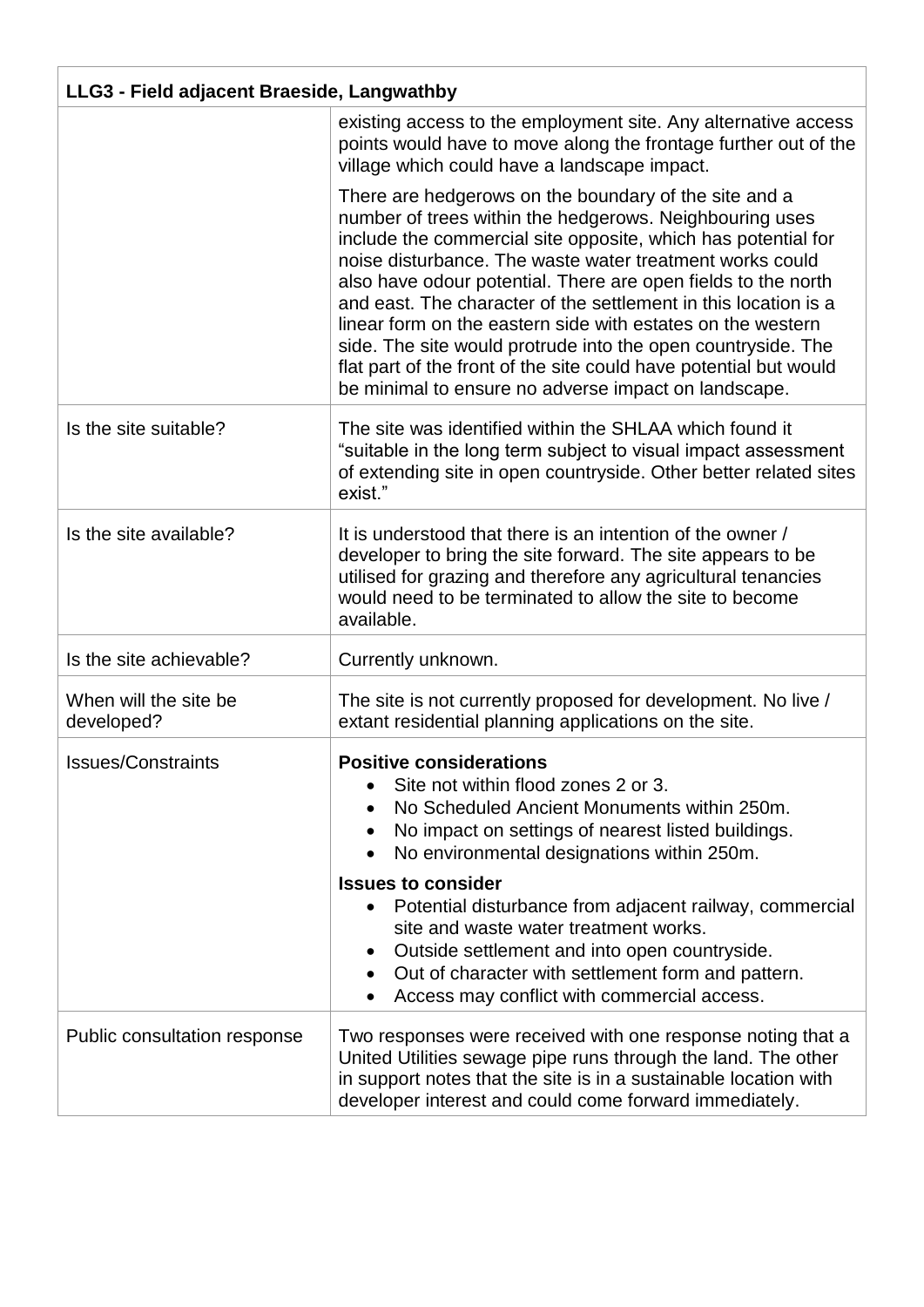| LLG3 - Field adjacent Braeside, Langwathby |                                                                                                                                                                                                           |
|--------------------------------------------|-----------------------------------------------------------------------------------------------------------------------------------------------------------------------------------------------------------|
| Source/Reason it is proposed               | The site was identified in the Alternative Sites consultation<br>document.                                                                                                                                |
|                                            | The site was identified within the SHLAA which found it<br>"suitable in the long term subject to visual impact assessment<br>of extending site in open countryside. Other better related sites<br>exist." |

The site has a score of 74% with the higher the score the more preferable the site subject to overcoming issues raised.

## **LLG4 - Field to north west of High Mill, Langwathby**



| LLG4 - Field to north west of High Mill, Langwathby |                                                                                                                                                                                                                                                                                                                                |  |
|-----------------------------------------------------|--------------------------------------------------------------------------------------------------------------------------------------------------------------------------------------------------------------------------------------------------------------------------------------------------------------------------------|--|
| Is this site proposed for<br>development?           | No.                                                                                                                                                                                                                                                                                                                            |  |
| <b>Size</b>                                         | 3.31 hectares                                                                                                                                                                                                                                                                                                                  |  |
| <b>Potential Number of Houses</b>                   | 99                                                                                                                                                                                                                                                                                                                             |  |
| Brownfield?                                         | <b>No</b>                                                                                                                                                                                                                                                                                                                      |  |
| <b>Description</b>                                  | The site is a greenfield site. The site is reasonably level with<br>a slight increase in level from the access track. The site is<br>openly visible for a considerable distance. The existing<br>access is along a footpath to reach a field access, which<br>could lead to a conflict with other users of the footpath. There |  |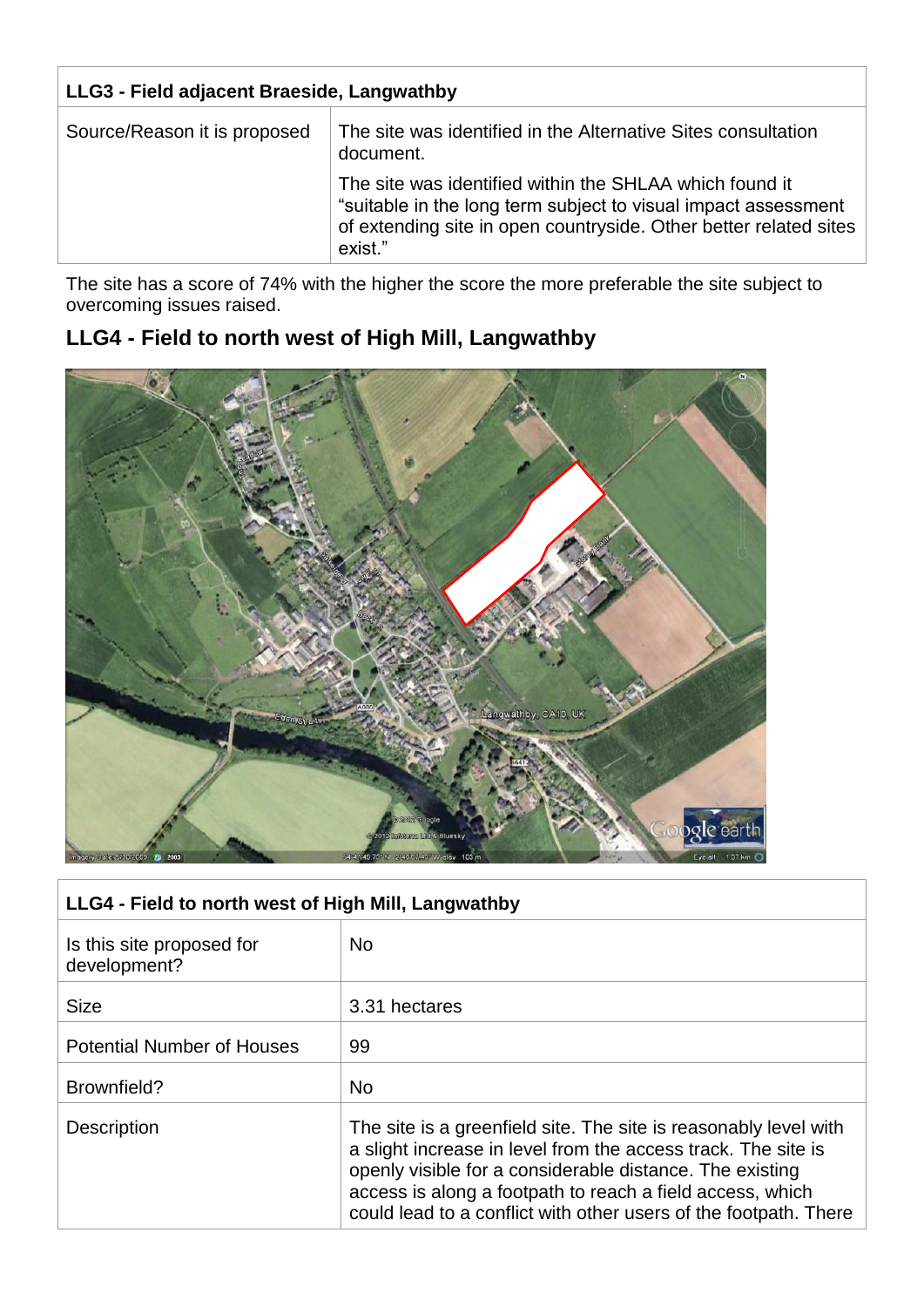| LLG4 - Field to north west of High Mill, Langwathby |                                                                                                                                                                                                                                                                                                                                                                                                                                                                    |  |
|-----------------------------------------------------|--------------------------------------------------------------------------------------------------------------------------------------------------------------------------------------------------------------------------------------------------------------------------------------------------------------------------------------------------------------------------------------------------------------------------------------------------------------------|--|
|                                                     | are no alterative access points to the site and no obvious<br>potential ones.                                                                                                                                                                                                                                                                                                                                                                                      |  |
|                                                     | There are hedgerows on the boundary of the site and a<br>number of trees within the hedgerows. Neighbouring uses are<br>open fields and an adjacent commercial site which has<br>potential for noise disturbance. The site is outside of the<br>settlement within the open countryside. As the site is adjacent<br>to an established employment / commercial site the site<br>would be more suitable for additional commercial use subject<br>to scale and design. |  |
| Is the site suitable?                               | The site was identified within the SHLAA which found<br>"unsuitable due to being poorly related to existing settlement<br>and in it's entirely would significantly alter the settlement<br>boundary."                                                                                                                                                                                                                                                              |  |
| Is the site available?                              | It is understood that there is an intention of the owner /<br>developer to bring the site forward. The site appears to be<br>utilised for grazing and therefore any agricultural tenancies<br>would need to be terminated to allow the site to become<br>available.                                                                                                                                                                                                |  |
| Is the site achievable?                             | Currently unknown.                                                                                                                                                                                                                                                                                                                                                                                                                                                 |  |
| When will the site be<br>developed?                 | The site is not currently proposed for development. No live /<br>extant residential planning applications on the site.                                                                                                                                                                                                                                                                                                                                             |  |
| <b>Issues/Constraints</b>                           | <b>Positive considerations</b><br>Site not within flood zones 2 or 3.<br>No Scheduled Ancient Monuments within 250m of site.<br>No impact on settings of nearest listed buildings.<br>No environmental designations within 250m of site.                                                                                                                                                                                                                           |  |
|                                                     | <b>Issues to consider</b><br>Potential disturbance from adjacent commercial site.<br>Outside settlement and out of character.<br>Access issues.<br>Alternative use would be for additional commercial<br>premises subject to scale and design.                                                                                                                                                                                                                     |  |
| Public consultation response                        | Two responses were received, both of which were objections.<br>These are based on the site being outside the village<br>envelope and would have a detrimental visual impact.                                                                                                                                                                                                                                                                                       |  |
| Source/Reason it is proposed                        | The site was identified in the Alternative Sites consultation<br>document.                                                                                                                                                                                                                                                                                                                                                                                         |  |
|                                                     | The site was identified within the SHLAA which found<br>"unsuitable due to being poorly related to existing settlement<br>and in it's entirely would significantly alter the settlement<br>boundary."                                                                                                                                                                                                                                                              |  |

The site has a score of 66% with the higher the score the more preferable the site subject to overcoming issues raised.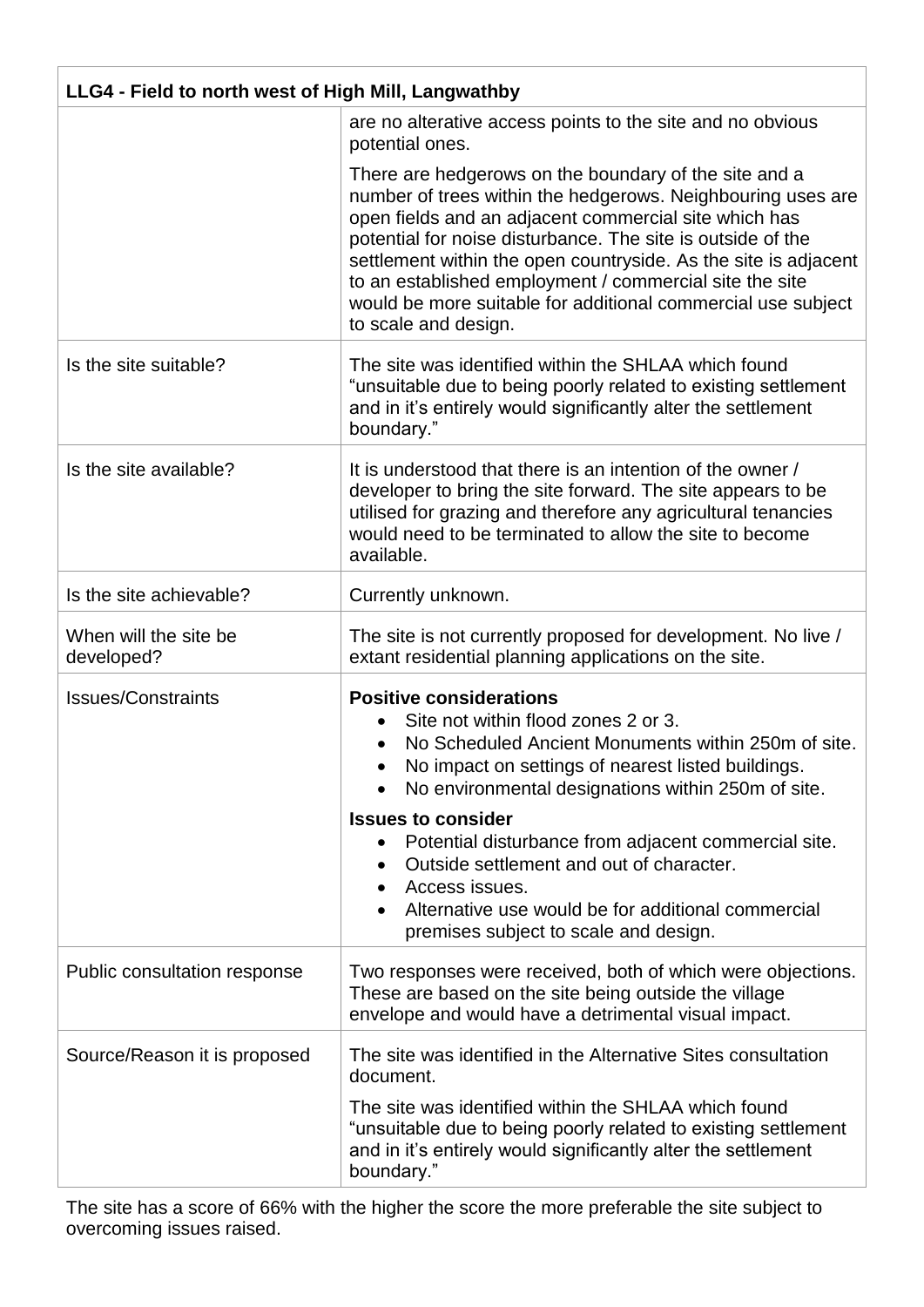# **LLG5 - Land at Tynedale Farm, Langwathby**



| LLG5 - Land at Tynedale Farm, Langwathby  |                                                                                                                                                                                                                                                                                                                                                                                                                                                                                                                                                                                                                                                                                            |
|-------------------------------------------|--------------------------------------------------------------------------------------------------------------------------------------------------------------------------------------------------------------------------------------------------------------------------------------------------------------------------------------------------------------------------------------------------------------------------------------------------------------------------------------------------------------------------------------------------------------------------------------------------------------------------------------------------------------------------------------------|
| Is this site proposed for<br>development? | Yes                                                                                                                                                                                                                                                                                                                                                                                                                                                                                                                                                                                                                                                                                        |
| <b>Size</b>                               | 3.28 hectares                                                                                                                                                                                                                                                                                                                                                                                                                                                                                                                                                                                                                                                                              |
| <b>Potential Number of Houses</b>         | 25 dwellings (Part site)                                                                                                                                                                                                                                                                                                                                                                                                                                                                                                                                                                                                                                                                   |
| Brownfield?                               | <b>No</b>                                                                                                                                                                                                                                                                                                                                                                                                                                                                                                                                                                                                                                                                                  |
| Description                               | The site is a greenfield site. There are a number of buildings<br>on the site which are not suitable for conversion; however one<br>dwelling appears to be structurally sound. There is potential for<br>the buildings to be habitats for bats and owls. The site can be<br>split into two areas; the top area consists of the buildings and<br>the land to the rear of Edenburg which is relatively flat but<br>elevated. The second area of land is the field to the rear of<br>Woodcroft. This rises steeply from the railway line towards the<br>buildings. The various levels and the elevated position above<br>the settlement are issues that the scheme would need to<br>overcome. |
|                                           | There are a number of accesses to the site which are either<br>field access points or through the buildings. The field access<br>points do not have adequate visibility with one being located<br>between two residential properties. The access through the<br>yard is between a dwelling and a commercial building. There<br>are hedgerows on the boundary and a group of trees on the                                                                                                                                                                                                                                                                                                   |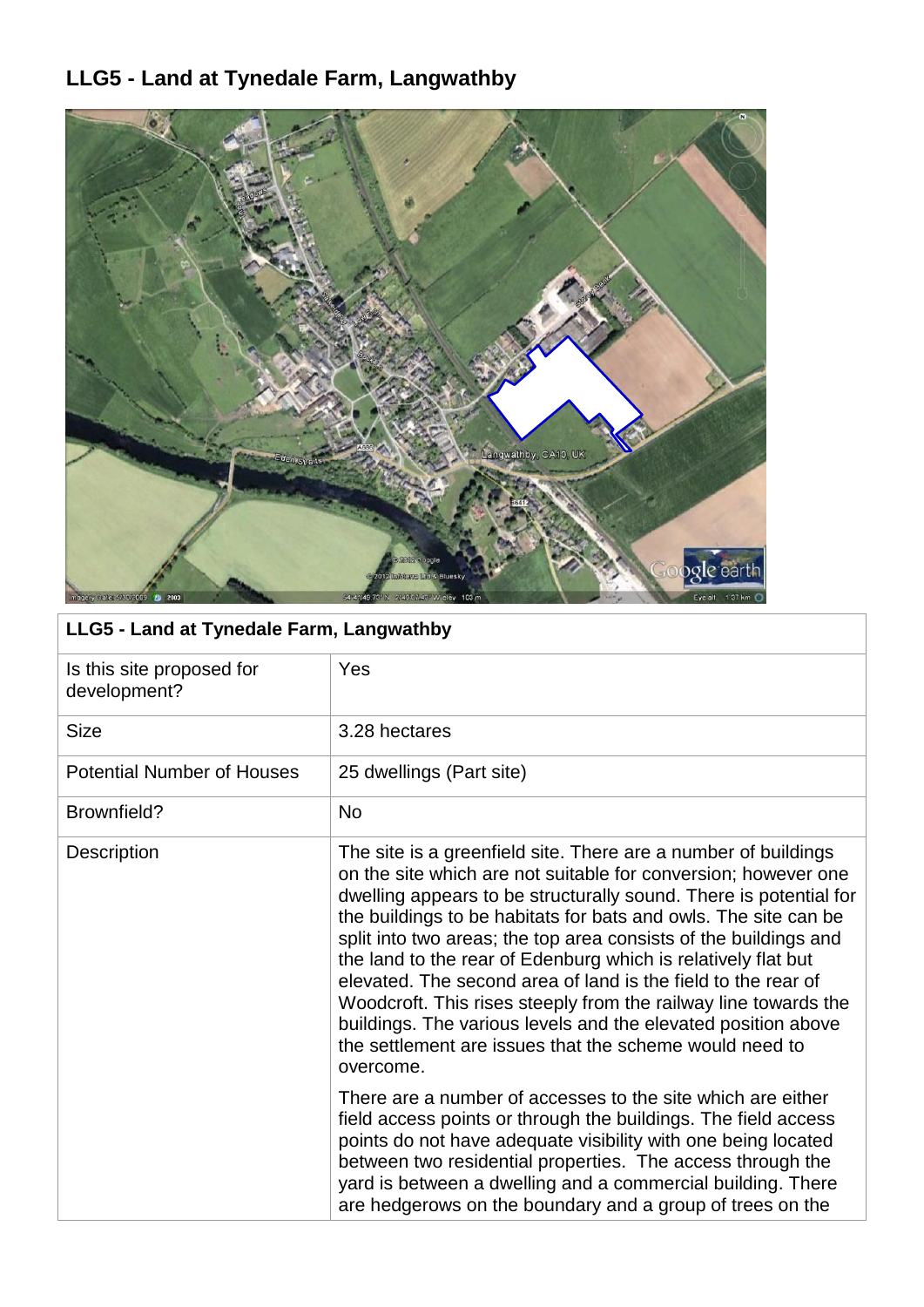| LLG5 - Land at Tynedale Farm, Langwathby |                                                                                                                                                                                                                                                                                                                                                                                                                          |
|------------------------------------------|--------------------------------------------------------------------------------------------------------------------------------------------------------------------------------------------------------------------------------------------------------------------------------------------------------------------------------------------------------------------------------------------------------------------------|
|                                          | site. Neighbouring uses are adjacent commercial sites which<br>have potential for noise disturbance.                                                                                                                                                                                                                                                                                                                     |
|                                          | The site is outside of the settlement within the open<br>countryside. As the site is adjacent to an established<br>employment / commercial site part of the site would be more<br>suitable for additional commercial use subject to scale and<br>design.                                                                                                                                                                 |
| Is the site suitable?                    | The site was identified within the SHLAA which found "suitable"<br>in the long term in part for small scale residential development<br>in close proximity to existing residential areas. Other better<br>related sites exist."                                                                                                                                                                                           |
| Is the site available?                   | It is understood that there is an intention of the owner /<br>developer to bring the site forward. The greenfield part of the<br>site appears to be grazed therefore the site would be available<br>subject to the termination of any lease that may be attached to<br>the grazing land. In relation to the building some appear to be<br>in use and these users would need to be moved for the site to<br>be available. |
| Is the site achievable?                  | Currently unknown.                                                                                                                                                                                                                                                                                                                                                                                                       |
| When will the site be<br>developed?      | 2025-30                                                                                                                                                                                                                                                                                                                                                                                                                  |
| <b>Issues/Constraints</b>                | <b>Positive considerations</b>                                                                                                                                                                                                                                                                                                                                                                                           |
|                                          | Site not within flood zones 2 or 3.<br>No Scheduled Ancient Monuments within 250m of site.<br>No impact on settings of nearest listed buildings<br>No environmental designations within 250m of site.                                                                                                                                                                                                                    |
|                                          | <b>Issues to consider</b>                                                                                                                                                                                                                                                                                                                                                                                                |
|                                          | Potential disturbance from adjacent railway and<br>$\bullet$<br>commercial site.<br>Outside of the settlement and not in keeping with<br>character and form.<br>Access to be defined.<br>Potentially significant trees on site.<br>$\bullet$<br>Potential biodiversity issues within buildings.<br>Adjacent conservation area.<br>Potential to be used for commercial expansion subject<br>to design and scale.          |
| Public consultation response             | Two responses were received with one in favour confirming<br>that the landowner is in favour of developing the site and a<br>further response that if housing is required in Langwathby this<br>site would be acceptable.                                                                                                                                                                                                |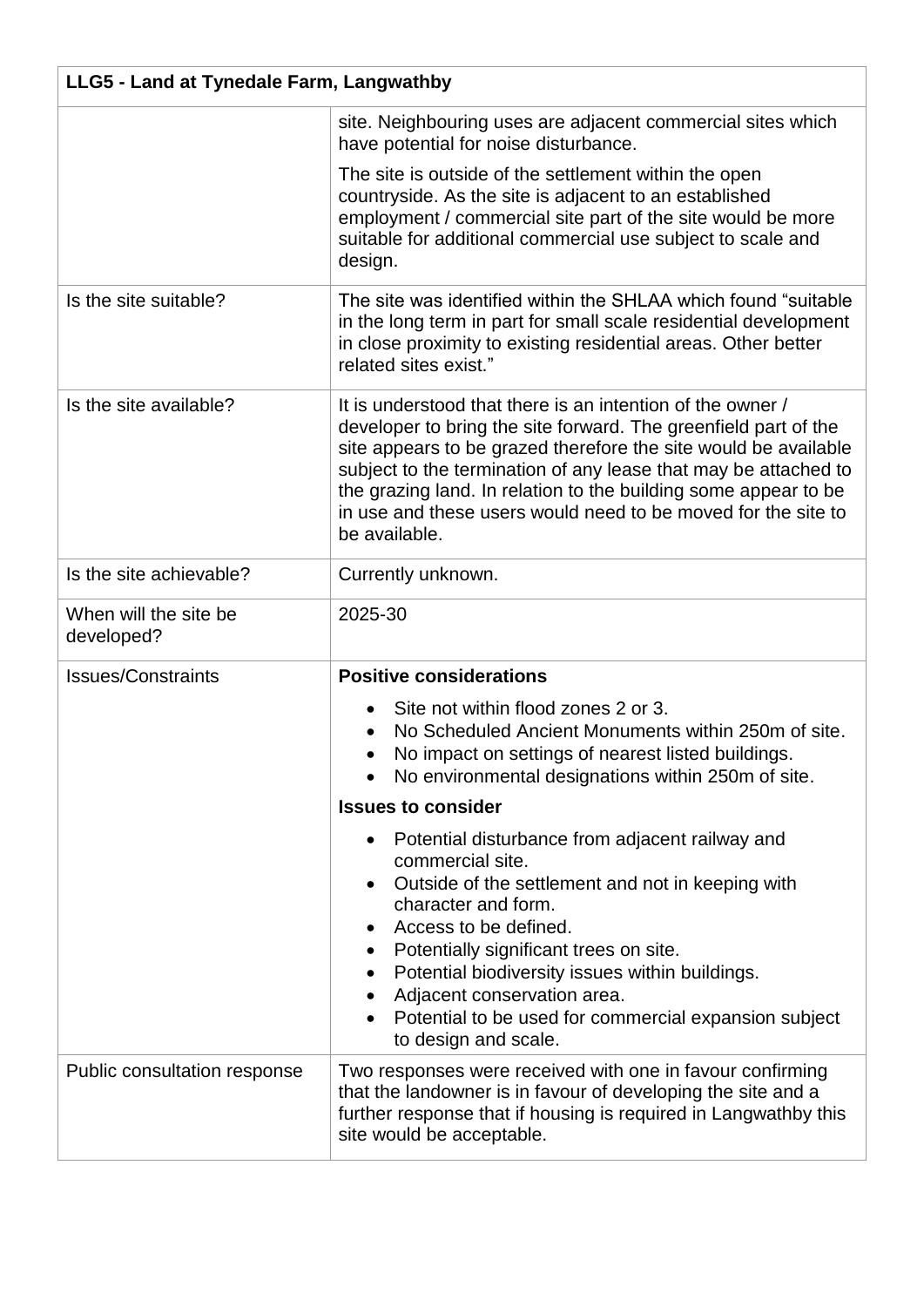| LLG5 - Land at Tynedale Farm, Langwathby |                                                                                                                                                                                                                               |
|------------------------------------------|-------------------------------------------------------------------------------------------------------------------------------------------------------------------------------------------------------------------------------|
| Source/Reason it is proposed             | The site was identified in the Alternative Sites consultation<br>document.                                                                                                                                                    |
|                                          | The site was identified within the SHLAA which found "suitable"<br>in the long term in part for small scale residential development<br>in close proximity to existing residential areas. Other better<br>related sites exist. |

The site has a score of 66% with the higher the score the more preferable the site subject to overcoming issues raised.

## **LLG6 - Land at Eden Straits, Langwathby**



| LLG6 - Land at Eden Straits, Langwathby   |                                                                                                                                                                                                                                                                                                                                   |
|-------------------------------------------|-----------------------------------------------------------------------------------------------------------------------------------------------------------------------------------------------------------------------------------------------------------------------------------------------------------------------------------|
| Is this site proposed for<br>development? | <b>No</b>                                                                                                                                                                                                                                                                                                                         |
| <b>Size</b>                               | 0.69 hectares                                                                                                                                                                                                                                                                                                                     |
| <b>Potential Number of Houses</b>         | 21                                                                                                                                                                                                                                                                                                                                |
| Brownfield?                               | <b>No</b>                                                                                                                                                                                                                                                                                                                         |
| <b>Description</b>                        | The site is a greenfield site. There are two garage buildings<br>located on the site which are not suitable for conversion due to<br>size and construction materials. The site is level however the<br>site is higher than the road level which could make access<br>directly from the road difficult. The access to the site has |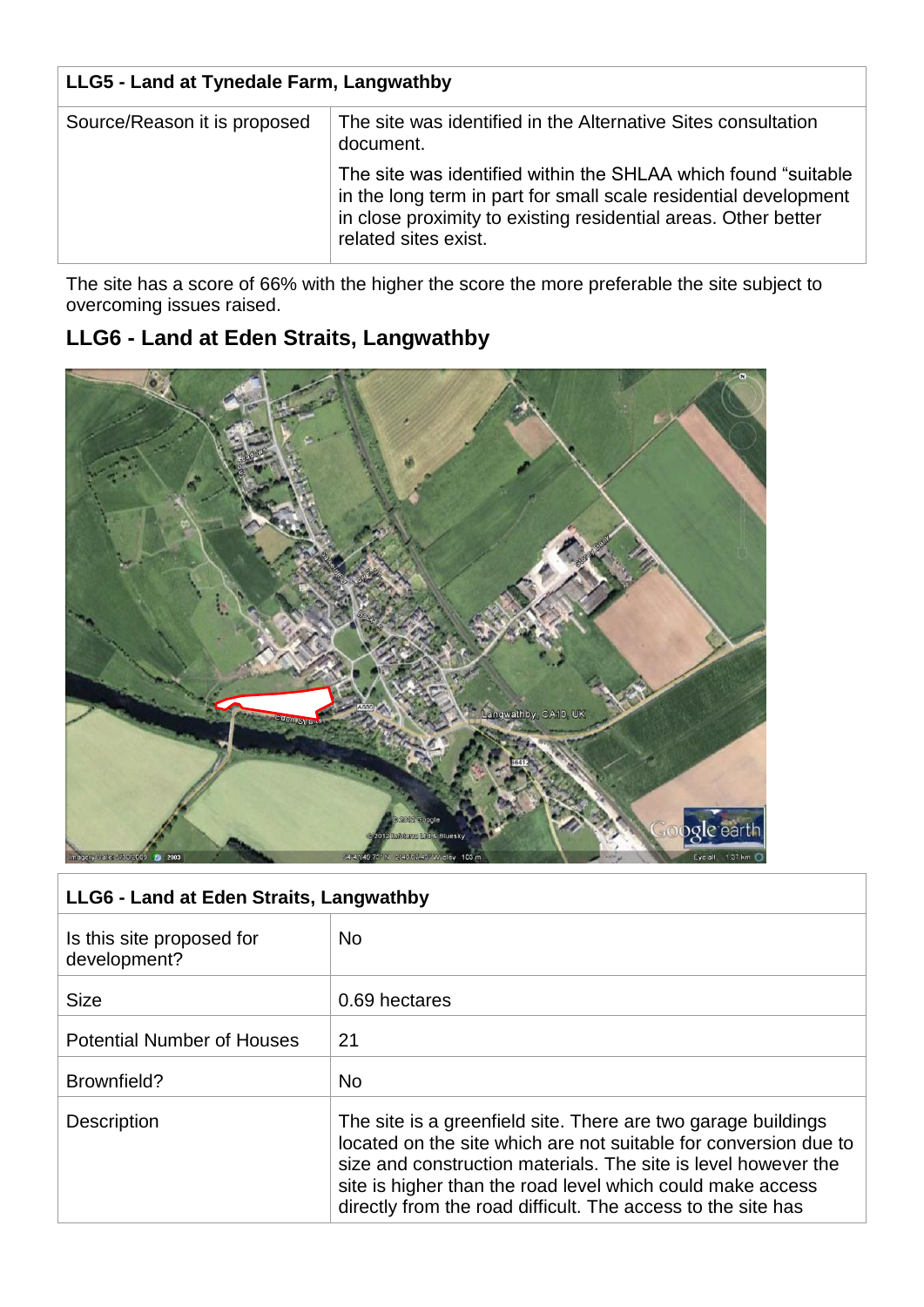| LLG6 - Land at Eden Straits, Langwathby |                                                                                                                                                                                                                                                                                                                                                                                                                                                                                                                                                                                                            |
|-----------------------------------------|------------------------------------------------------------------------------------------------------------------------------------------------------------------------------------------------------------------------------------------------------------------------------------------------------------------------------------------------------------------------------------------------------------------------------------------------------------------------------------------------------------------------------------------------------------------------------------------------------------|
|                                         | limited visibility. Although there is potential to have access<br>from the road this would result in the loss of the sandstone wall<br>which runs along the boundary which is an important feature in<br>this part of the village.                                                                                                                                                                                                                                                                                                                                                                         |
|                                         | The site is an elevated site viewed from the west when<br>approaching the village. There are hedgerows on the boundary<br>of the site and a number of trees adjacent the site.<br>Neighbouring uses are agricultural fields and a working farm<br>adjacent to the site. The character of the settlement in this<br>location is a linear form which extends around the village<br>green with only farms extending into the open countryside. The<br>site would protrude into the open countryside. Any<br>development would potentially affect the character of the<br>settlement as you enter the village. |
| Is the site suitable?                   | The site was identified within the SHLAA which found<br>"unsuitable as it is poorly related in terms of form and the<br>character of the settlement. Could set negative precedent for<br>further development outside the established settlement<br>boundary." boundary."                                                                                                                                                                                                                                                                                                                                   |
| Is the site available?                  | The site has been confirmed as available. The site appears to<br>be utilised for grazing and therefore any agricultural tenancies<br>would need to be terminated to allow the site to become<br>available.                                                                                                                                                                                                                                                                                                                                                                                                 |
| Is the site achievable?                 | Currently unknown.                                                                                                                                                                                                                                                                                                                                                                                                                                                                                                                                                                                         |
| When will the site be<br>developed?     | The site is not currently proposed for allocation. No live /<br>extant residential planning applications on the site. Previous<br>applications refused on visual grounds and location                                                                                                                                                                                                                                                                                                                                                                                                                      |
| <b>Issues/Constraints</b>               | <b>Positive considerations</b><br>Site not within flood zones 2 or 3.<br>No Scheduled Ancient Monuments within 250m of site.<br>No impact on setting of nearest listed buildings.<br><b>Issues to consider</b><br>Environmental designations within 18m of site.<br>Potential odour disturbance from adjacent farm.<br>Outside of settlement and not in keeping with character<br>and form.<br>Access issues.                                                                                                                                                                                              |
| Public consultation response            | One response was received in opposition to the proposal as<br>the site is considered to be outside the village boundary with<br>an unsuitable access and there are more suitable sites within<br>the village.                                                                                                                                                                                                                                                                                                                                                                                              |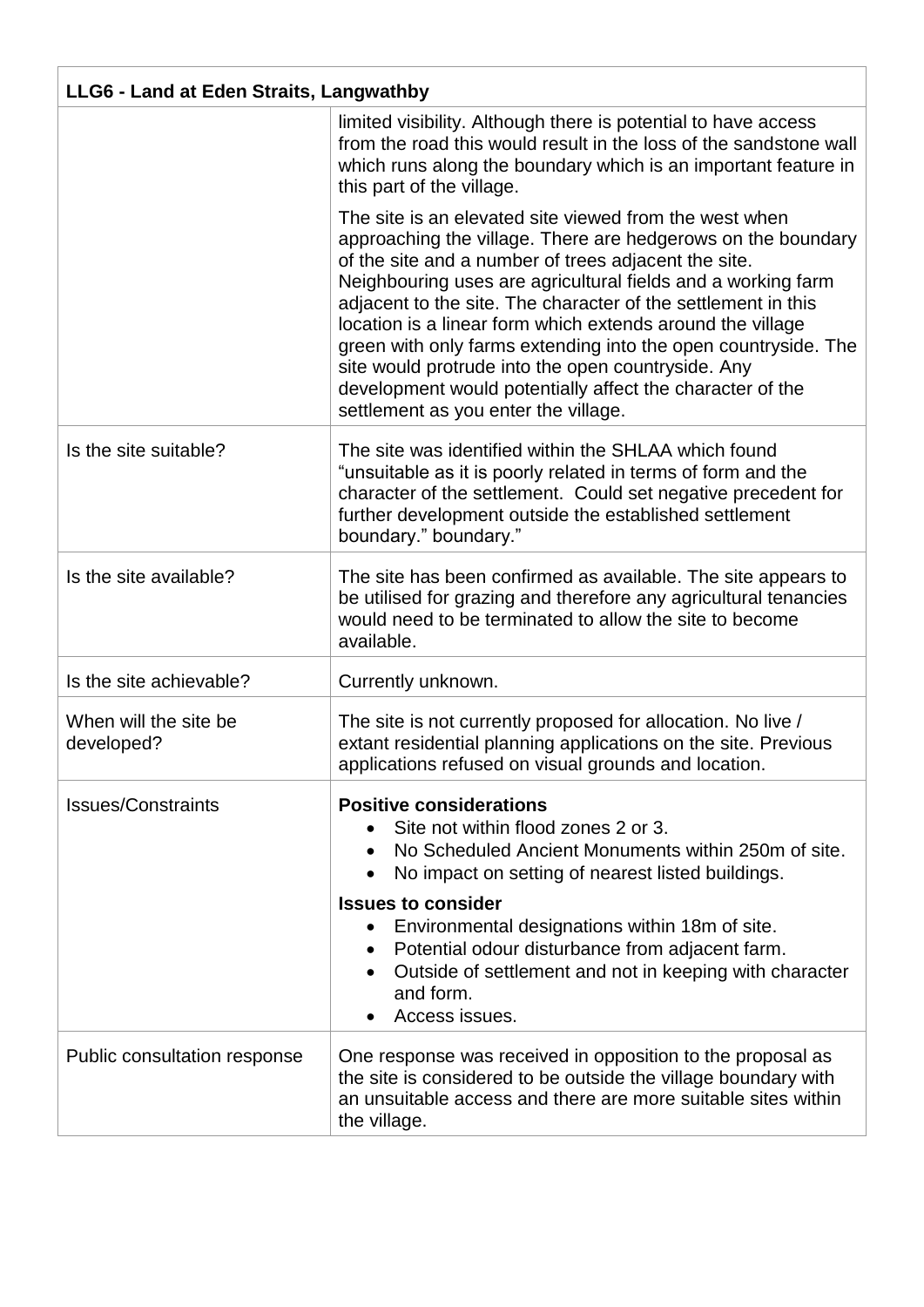| LLG6 - Land at Eden Straits, Langwathby |                                                                                                                                                                                                                                                                          |
|-----------------------------------------|--------------------------------------------------------------------------------------------------------------------------------------------------------------------------------------------------------------------------------------------------------------------------|
| Source/Reason it is proposed            | The site was identified in the Alternative Sites consultation<br>document.                                                                                                                                                                                               |
|                                         | The site was identified within the SHLAA which found<br>"unsuitable as it is poorly related in terms of form and the<br>character of the settlement. Could set negative precedent for<br>further development outside the established settlement<br>boundary." boundary." |

The site has a score of 71% with the higher the score the more preferable the site subject to overcoming issues raised.

## **LLG7 - Land adjacent to Eden View, Langwathby**



| LLG7 - Land adjacent to Eden View, Langwathby |                                                                                                                                                                                                                                                           |
|-----------------------------------------------|-----------------------------------------------------------------------------------------------------------------------------------------------------------------------------------------------------------------------------------------------------------|
| Is this site proposed for<br>development?     | <b>No</b>                                                                                                                                                                                                                                                 |
| <b>Size</b>                                   | 1.94 hectares                                                                                                                                                                                                                                             |
| <b>Potential Number of Houses</b>             | 25 (part site)                                                                                                                                                                                                                                            |
| Brownfield?                                   | <b>No</b>                                                                                                                                                                                                                                                 |
| <b>Description</b>                            | The site is a greenfield site. The site slopes somewhat from<br>the railway line to the east down towards the houses to the<br>west. It is not felt that the topography of the site would<br>compromise development. There is existing access to the site |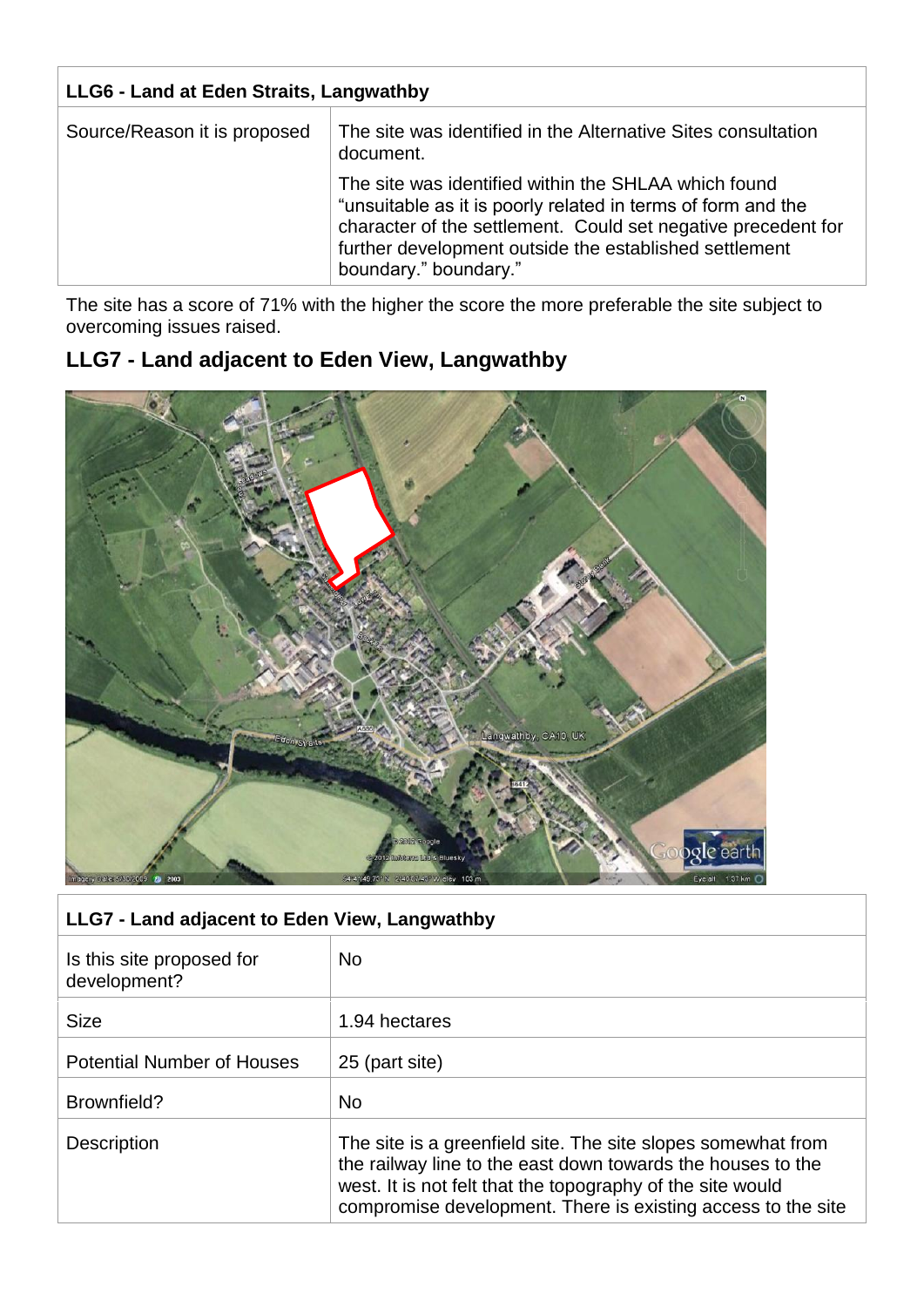| LLG7 - Land adjacent to Eden View, Langwathby |                                                                                                                                                                                                                                                                                                                                                                                                                                                                                       |
|-----------------------------------------------|---------------------------------------------------------------------------------------------------------------------------------------------------------------------------------------------------------------------------------------------------------------------------------------------------------------------------------------------------------------------------------------------------------------------------------------------------------------------------------------|
|                                               | from Salkeld Road. This could be upgraded to provide an<br>adequate access if the site was developed. The eastern edge<br>of the site is adjacent to the railway line                                                                                                                                                                                                                                                                                                                 |
|                                               | Part of the site falls within EDC's Historic Land Use buffer<br>indicating potential contamination issues. The east of the site<br>shares a boundary with the Settle to Carlisle Conservation<br>Area. Neighbouring uses are residential, open fields and the<br>railway which would overlook the site. The site is to the north<br>of the village, within the village envelope, but the scale and<br>location of the site would alter the form of the village if<br>developed fully. |
| Is the site suitable?                         | Yes.                                                                                                                                                                                                                                                                                                                                                                                                                                                                                  |
| Is the site available?                        | It is understood that there is an intention of the owner /<br>developer to bring the site forward. The site appears to be<br>utilised for grazing and therefore any agricultural tenancies<br>would need to be terminated to allow the site to become<br>available.                                                                                                                                                                                                                   |
| Is the site achievable?                       | It is understood that the site is achievable.                                                                                                                                                                                                                                                                                                                                                                                                                                         |
| When will the site be<br>developed?           | 2014-19.                                                                                                                                                                                                                                                                                                                                                                                                                                                                              |
| <b>Issues/Constraints</b>                     | <b>Positive considerations</b><br>Existing access (potential upgrades needed)<br>No environmental designations within 250m<br>Site not at risk from flooding                                                                                                                                                                                                                                                                                                                          |
|                                               | <b>Issues to consider</b><br>Potential contamination issues on East of site because<br>of railway<br>Sites shares Eastern boundary with the Settle to<br><b>Carlisle Conservation Area</b><br>The site is Greenfield<br>The scale and location of the site would alter the form of<br>the village<br>Noise disturbance from railway                                                                                                                                                   |
| Public consultation response                  | One comment made in favour of the site stating that it is<br>achievable, developable and economically viable.                                                                                                                                                                                                                                                                                                                                                                         |
| Source/Reason it is proposed                  | It is understood that there is an intention of the owner /<br>developer to bring the site forward.                                                                                                                                                                                                                                                                                                                                                                                    |

The site has a score of 74% with the higher the score the more preferable the site subject to overcoming issues raised.